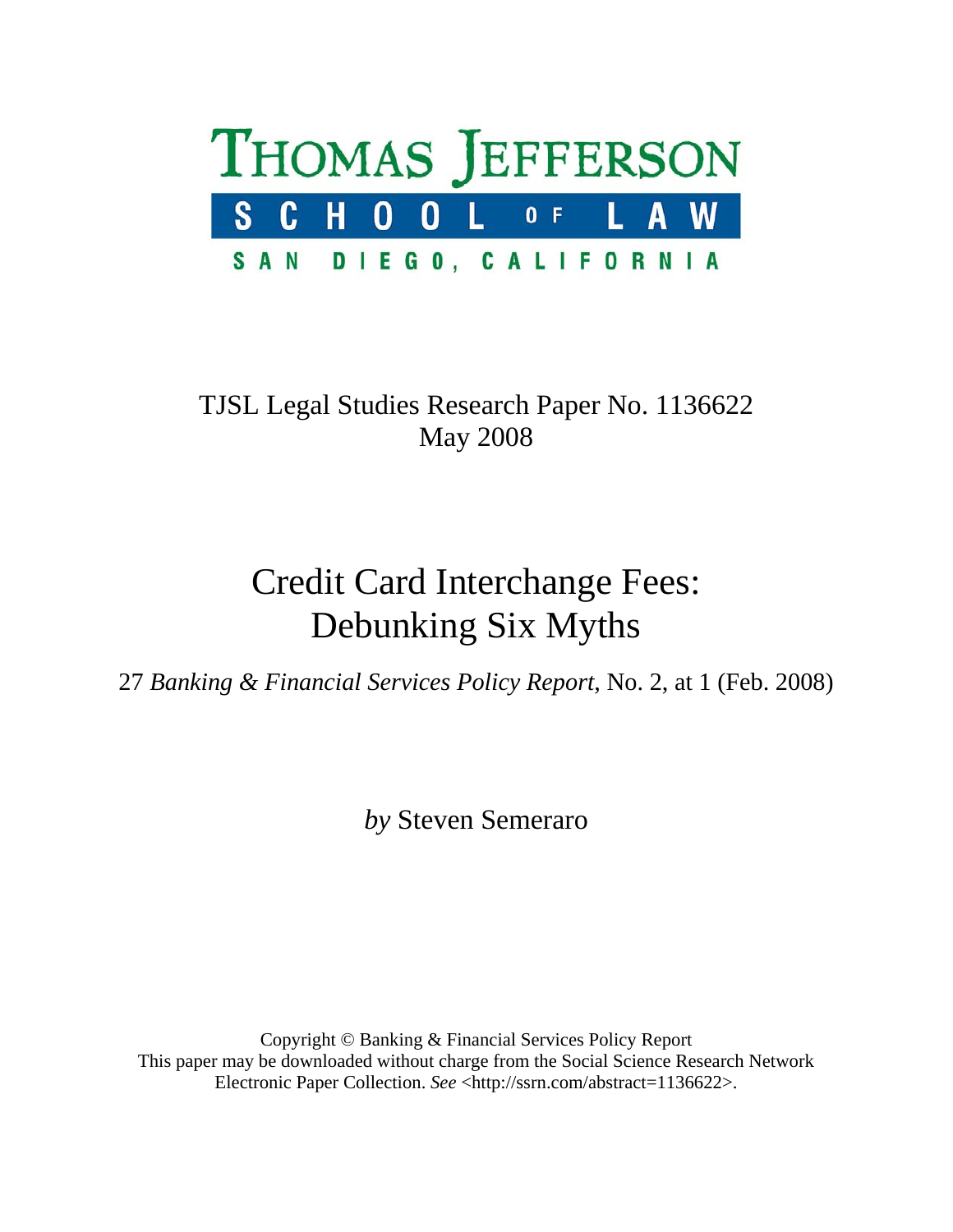## **Credit Card Interchange Fees: Debunking Six Myths**

 $^\circledast$ 

#### **By Steven Semeraro**

Credit card interchange fees—the charges that merchants effectively pay to card issuers for credit card acceptance—amount to an enormous transfer payment from the retail business community, primarily to the banking industry. In 2006, merchants paid more than \$60 billion for credit and debit acceptance, an amount exceeding the entire worldwide venture capital investment budget or Hollywood box office receipts. 1 Fed up with the lack of competition on interchange fees, the merchants have resorted to the nuclear option, filing a massive antitrust class action against Visa and MasterCard as well as the large banks dominating the credit card industry. 2

Assessing the arguments and analysis on the propriety of regulating interchange fees evokes the parable of the blind men touching the elephant.<sup>3</sup> Each commentator captures some partial truth, but in the end you are left feeling that together they can only argue about the nature of the whole. This article addresses six myths propagated about interchange fees by the card associations and leading antitrust academics and economists. Each purports to establish either that the current interchange-fee-setting system poses no competitive threat or, to the extent that it does, the problem could be solved with relatively minor tweaking. None of the six are persuasive. Ultimately, there is no shortcut. An assessment of the consumer welfare effects of interchange fees requires a careful economic analysis of fee levels and the full scope of merchant and card issuer competition. 4

#### **Myth One: History Confirms That Collectively Set Interchange Fees are Efficient**

From early in their history, credit card systems imposed a fee that shifted revenue from merchants to card issuers. Commentators argue that this practice would have arisen at such an early stage only if issuers needed merchant-side revenue to support the issuance of a sufficient number of cards to make the system successful. Why else, they argue, would these nascent systems have adopted such a fee. They obviously had no market power and thus no incentive to impose an inefficient cost on merchants that would have hindered the development of the industry.<sup>5</sup>

But there is another explanation. The Visa and MasterCard systems were never structured exclusively as payment systems. Instead, they were designed from the outset as consumer lending programs that used a payment system to generate receivables. Beginning in the late 1960s, when the systems first developed, banks had little experience with revolving, unsecured consumer credit, particularly with an interest-free float period. Recognizing the need to issue large numbers of cards rapidly to convince merchants to participate, the banks could not ignore the real risk that they would suffer enormous losses if cardholders overwhelmingly paid off their balances during the float period before any interest had accrued.

Interchange fees may have originally functioned as a hedge against the risks attendant to an entirely new form of unsecured lending, ensuring a revenue stream to card-issuing banks as they came to terms with the potentially profitable but unsettling business of extending revolving credit with a grace period. Rather than being an essential component of an efficient payment card system, this alternative account casts interchange fees as something akin to the venture capital necessary to get the revolving, consumer credit system rolling.

If this alternative account is accurate, then the historical existence of interchange does not confirm its continuing benign nature. The hedge against risk would be justified only so long as the risk remained. The system, of course, has been rolling along pretty well for the last two decades. Payment card systems have been

**Steven Semeraro** is an Associate Professor of Law, Thomas Jefferson School of Law. The author would like to thank Georgetown University Law School Professor Adam Levitin for his insight into this topic.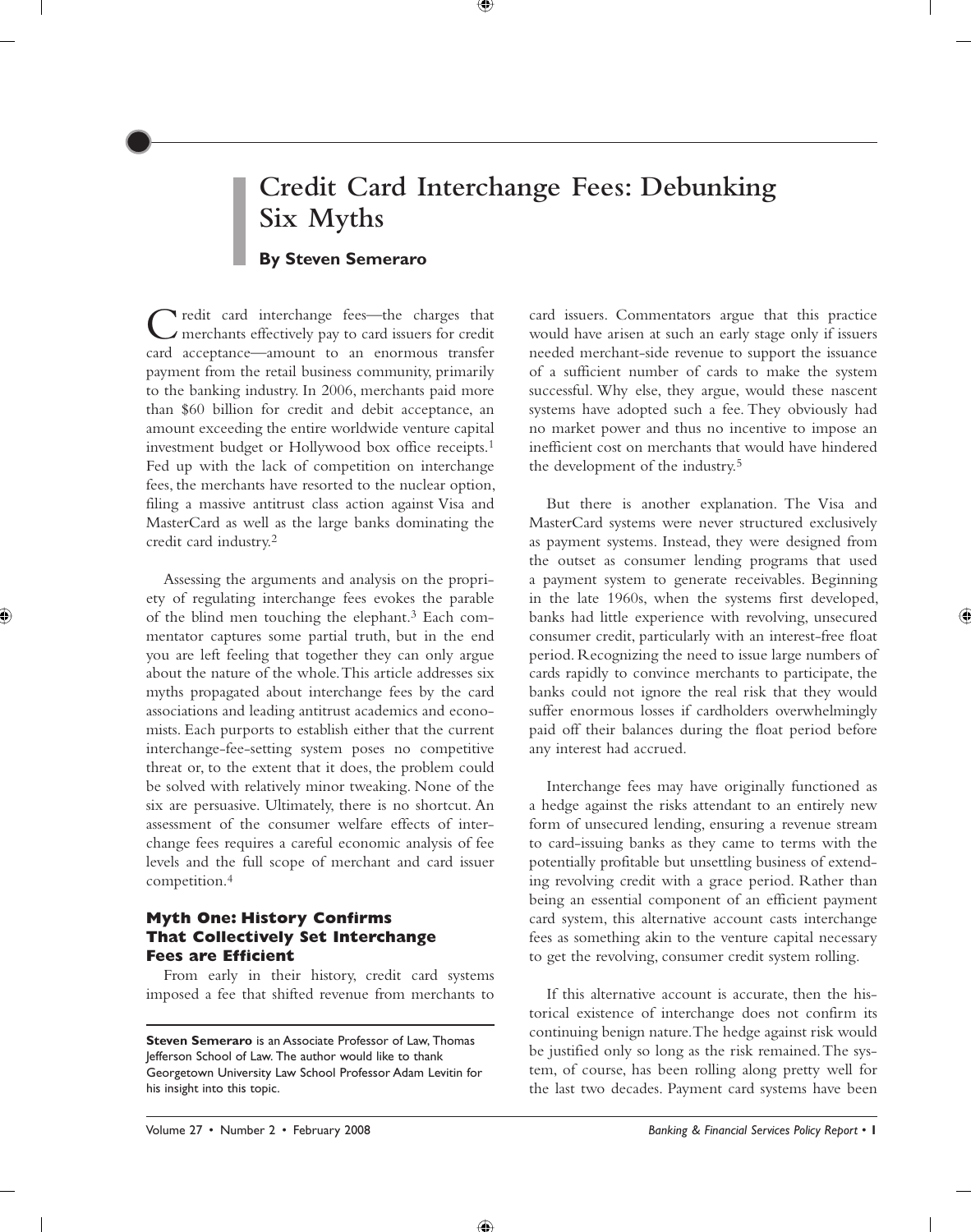transformed from an untried business model to an immensely profitable one. The growth in card holding and transaction volume is well documented, and the largest issuers have maintained strong profitability; a fact confirmed by their continued aggressive pursuit of credit card customers with whom they have no other relationship. 6

As technology has improved, transaction volume soared, and issuers earned substantial profits from interest and fee payments, one might have expected per transaction charges to fall and interchange to wither away. Predictably, non-interchange merchant fees have gone down. By contrast, from 1995-2005, interchange fees rose more than 25 percent.<sup>7</sup> One might contend that this increase is attributable to the banks lowering prices to cardholders. Anecdotally, credit worthy individuals observe a plethora of low-interest and reward-paying credit cards. System-wide, however, the notion that interchange fee increases have been completely offset by an increase in value for the cardholder is quite difficult to support. Cardholder costs actually increased through the year 2000, during periods when interchange fees also rose, and recent studies in other countries suggest that cardholder fees do not vary in anything approaching lock-step with interchange fees. 8

Now that card-based lending has proven to be immensely profitable, the interchange fees that in the early days served as an essential hedge against risk might now be, by and large, an unnecessary anachronism that simply enables issuers to exercise market power over merchants. To be sure, interchange fees may serve a continuing important function. But the early history of the card systems pricing practices tells us nothing about what that function might be today.

#### **Myth Two: The Courts Have Already Upheld Collectively Set Interchange Fees**

Interchange-fee setting bears a marked resemblance to price fixing, that is, all Visa card issuers essentially agree to accept a fixed price from merchants. In the 1984 *Nabanco* case, however, the court refused to find the collectively set fees *per se* illegal. Following the Supreme Court's then-recent decision in *BMI*,<sup>9</sup> the court deemed cooperation essential to the competing banks' ability to produce a nationally accepted payment card. 10 At that time, regulations prevented individual banks from issuing cards throughout the country, and bank-by-bank interchange fees would have been impractical because the electronic-processing capabilities of the day were incapable of differentiating among the thousands of issuers at the point of sale.<sup>11</sup>

Applying the rule of reason, the *Nabanco* court found that credit card associations had no market power because there was no credit card market. Adopting the analysis of Visa expert, and former Assistant Attorney General of the Antitrust Division, Bill Baxter, the court found that all payment systems, including cash, checks, debit cards, ATM cards, store cards, gasoline cards, and travelers checks, competed. All payment methods were not interchangeable for all purposes, but for any given purchase, the court found, consumers could choose among several reasonable means of payment. 12 When the market is seen in this way, Visa held too small of a share to raise antitrust concerns. 13

That conclusion was recently rejected by the Second Circuit in a government prosecution of Visa and MasterCard challenging system-wide rules that allowed banks to issue both Visa and MasterCard but no other brand. The trial court explained its reasoning through an analogy: Even though cars, trains, and buses provide substitute transportation for many destinations also served by airplanes, those alternatives would not be sufficiently close substitutes to stop commercial airlines from profitably raising prices if they were able to collude on airfares. The same reasoning applies to credit cards. In addition, the court found that both Visa and MasterCard, jointly and collectively, possessed market power based on both evidence of their market shares and their ability to raise price profitably without losing business. 14

Although the government prosecution did not deal directly with interchange fees, the court considered them in deciding that the card systems had market power, noting that recent fee increases confirmed "'the defendant's power to control prices or exclude competition.'" 15 The court pointed to evidence that merchants "cannot refuse to accept Visa and MasterCard even in the face of significant price increases because the cards are such preferred payment methods that customers would choose not to shop at merchants who do not accept them."<sup>16</sup> Despite increasing their fees, neither Visa nor MasterCard lost "a single merchant customer as a result,"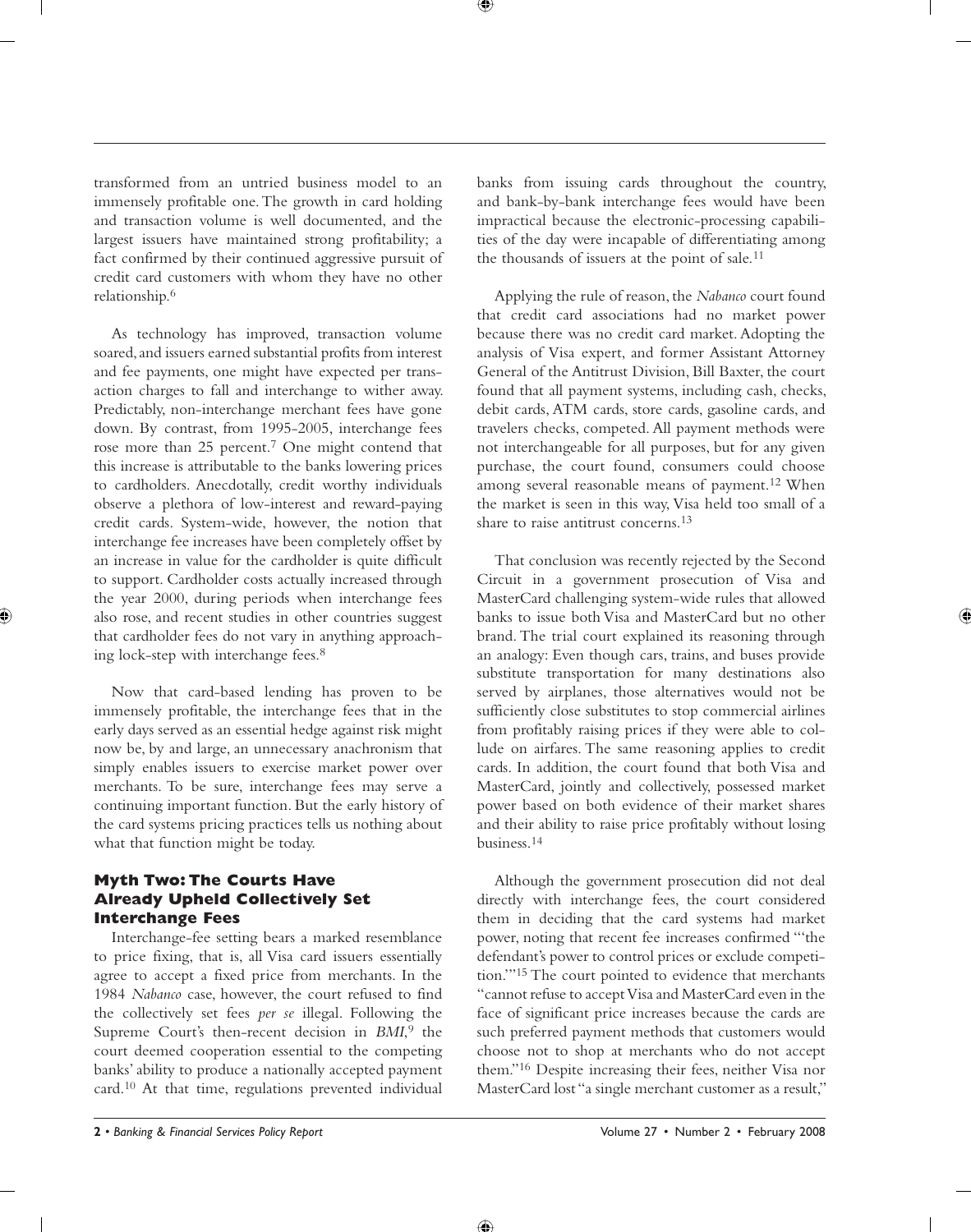and the networks discriminate among merchants as a monopolist would, charging higher interchange fees to those most dependent on credit cards. 17

♥

Although the *Nabanco* court's market analysis is almost surely outdated, it did not rest its decision on that ground alone. The court also found that procompetitive benefits flow from a collectively set interchange fee. First, establishing in advance the price that an acquirer must pay to an issuer allowed the systems to avoid the large transaction costs that would result if banks and merchants negotiated fees bi-laterally. Second, because a card issuer is the only buyer of the paper representing a cardholder's obligation to pay a charge, issuers could hold out and demand that acquirers pay fees that were anti-competitively high, leading acquirers to exit the system and merchant acceptance to drop.

Further, the court concluded that the interchange fee distributed the costs of the industry in a way that would provide proper incentives for banks to both issue cards and acquire merchants. Because of the fraud and credit risk borne by issuers, the court believed, card issuing had higher costs than merchant acquiring. "[B]y bringing the costs of the system in line with the revenue for each participating Visa member bank regardless of the role it plays," the court concluded that the collectively set interchange fee helped bring about ubiquitous merchant acceptance of credit cards. 18

Unlike market definition, courts have yet to thoroughly analyze the competitive effects of collectively set interchange fees under current market conditions. But the early indications are that they will not accept *Nabanco*'s conclusions without careful scrutiny. The regulatory and technological restraints of the 1980s no longer exist, and card issuing and acquiring businesses now operate as independent profit centers. Many large banks now issue credit cards nationwide, and technology has also evolved to a point where merchants could feasibly differentiate issuers with different interchange fees at the point of sale. Card reading terminals now distinguish among multiple credit and debit card networks, as well as between reward cards and standard cards within a brand. 19 If a card reader can discern among types of Visa and MasterCard cards, then these readers could be programmed to distinguish among Visa and MasterCard issuers as well.

Although the recent government prosecution of Visa and MasterCard did not directly challenge the interchange fee, Judge Jones opined that, "[w]hile . . . it is very difficult to analyze the effects on consumer welfare of increases or decreases in interchange rates, merchants—and ultimately consumers—have an interest in the vigor of competition to ensure that interchange pricing points are established competitively."20

Indeed, one might argue that the fundamental rationale for refusing to condemn collectively set interchange fees *per se* no longer exists. American Express and Discover currently provide nationwide credit card systems with broad merchant acceptance, each setting its interchange fees independently. The notion that cooperation is necessary for the product to exist at all is now patently false.

Nevertheless, a potentially persuasive argument for continuing to permit collectively set interchange fees may still exist, namely the importance of small financial institutions participating in the credit card system. Although the largest Visa and MasterCard issuers could operate their own card systems, the thousands of smaller members of these systems could not. Although the retail banking market has consolidated substantially over the last decade, many small community banks, credit unions, and thrifts remain, particularly in smaller cities and rural areas. These small financial institutions issue cards to their customers and sign up their merchant clients to accept those cards. Some collaboration among banks remains necessary for these thousands of small institutions to remain part of the system. If one assumes procompetitive value to a payment system in which all banks can participate, it likely remains true that the collectively set interchange fee should not be *per se* illegal. Upon careful examination, however, the fees as currently formulated may violate the rule of reason.

#### **Myth Three: Visa and MasterCard Have Lower Merchant Fees Than American Express, So They Must Be Reasonable**

Commentators who point to American Express's higher merchant discount fee to justify Visa's and MasterCard's rates assume that payment cards are undifferentiated commodities. 21 In a commodified market in which no competitor has substantial market power, a higher merchant fee in equilibrium, as American Express's seems to be, could be explained only by the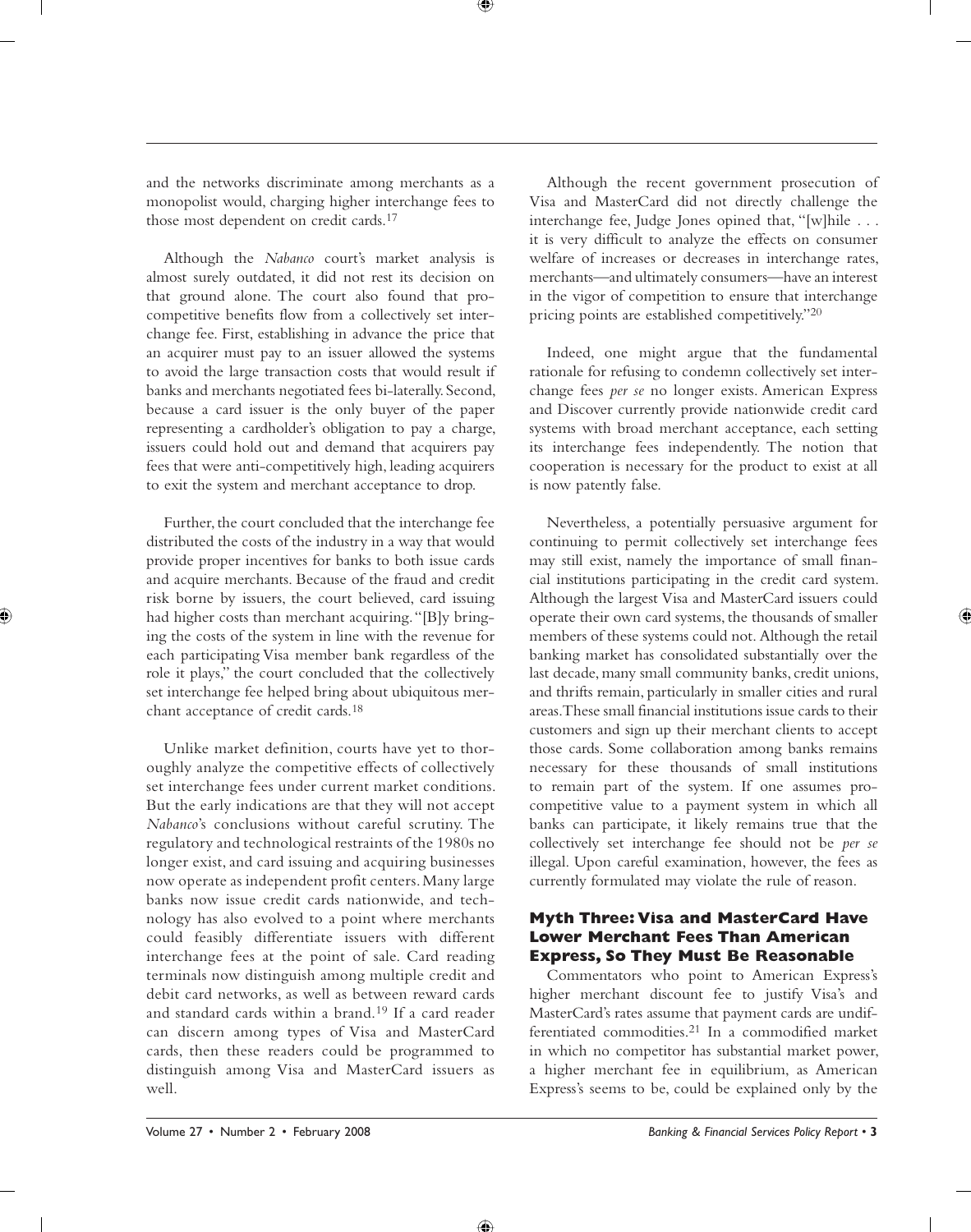fee's efficiency-enhancing tendencies. Otherwise, merchants would simply drop American Express in favor of other payment card systems that charge lower fees.

Payment systems, however, are not interchangeable, particularly from the merchant's perspective. Merchants pay American Express a higher merchant discount because it has convinced those merchants that AmEx cardholders are more valuable to them than the holders of other payment cards. A Ferrari costs more than a Mustang or a Camaro, but if Ford and Chevy collaborate, their prices will be anti-competitively high, albeit still lower than Ferrari's unilaterally set and hence lawful price. Ford and Chevy may lawfully exploit separately whatever market power is inherent in the Mustang or Camaro brand. But they must refrain from collaborating. Similarly, as a single entity setting its price to merchants unilaterally, American Express is free to exploit through supra-competitive pricing any market power that its brand provides. Citibank or Bank of America could do the same thing, but antitrust generally prohibits the two from enhancing their market power by collaborating on price.

Antitrust does not concern itself with supracompetitive unilateral pricing options because market forces guard against potential consumer harm. The existence of a monopoly rent incentivizes other firms to compete to capture it. This dynamic seems to operate as expected in at least some segments of the credit card market. Even in a segment such as restaurants, where American Express is prevalent, one can readily find establishments that do not take AmEx but do accept Visa and MasterCard. By exploiting its ability to charge higher prices to some merchants, American Express encourages competitive investment by other brands to close that quality gap. If Visa, for example, can convince merchants that it provides the same value as AmEx, the number of merchants who refuse to accept AmEx would increase, further stimulating competition among the brands. That the American Express fee is higher than the Visa/MasterCard fee thus reveals little about whether the latter is anti-competitively high.

A more enlightening comparison for evaluating the optimality of interchange fee levels would be between Visa and MasterCard, on the one hand, and the Discover Card system, on the other. Unlike American Express, but like Visa and MasterCard, virtually all Discover

cards are revolving credit cards, and Discover does not have the sort of market power in its brand that would enable it to charge supra-competitive prices.

♥

Curiously, commentators have virtually ignored Discover when making comparative claims about interchange fees. One exception is Stephen Bomse, who illustrates that the efficiency of revenue shifting from the merchant to the issuer is confirmed by Discover's no-fee, cash-back cards. 22 Although his point is sound in that Discover, like all networks, shifts revenue toward the cardholder, he goes too far in asserting that Discover "charge[s] cardholders nothing and offer[s] them a cashback bonus?"<sup>23</sup> Of course, Discover charges interest on balances and penalty fees for late payment and exceeding the credit limit. That interest and fee revenue has enabled Discover to become, and remain, a successful credit card issuer for more than two decades despite a merchant discount that is about 25 percent below Visa and MasterCard. 24

Discover's success is a testament to the efficiency of a payment card system deriving revenue from interest and fee earnings and a relatively small merchant discount. Discover's success does not confirm that the Visa and MasterCard interchange fees are above optimal levels. Discover might have been even more successful had it charged a higher merchant discount. Nevertheless, Discover's survival for more than two decades confirms the possibility that existing interchange fees are too high.

#### **Myth Four: Interchange Fees Are Based on Costs and Any Business Should Be Able to Cover Its Costs**

Visa and MasterCard interchange fees do not merely enable card issuers to cover their costs, and in any event, cost-based interchange is extremely unlikely to be optimal. To be sure, Visa and MasterCard long contended that interchange fees were set according to a cost-based formula designed to enable issuers to recover the expenses incurred in providing credit cards to consumers. But this formula inexplicably failed to consider all of the revenue attributable to interest payments and a large portion of cardholder fee revenue. The networks sought to justify this exclusion by arguing that they were entitled to recover their costs separately for the two functions that credit cards serve: (1) as a payment system and (2) as a means of obtaining revolving credit. While issuers looked to cardholders to cover the cost of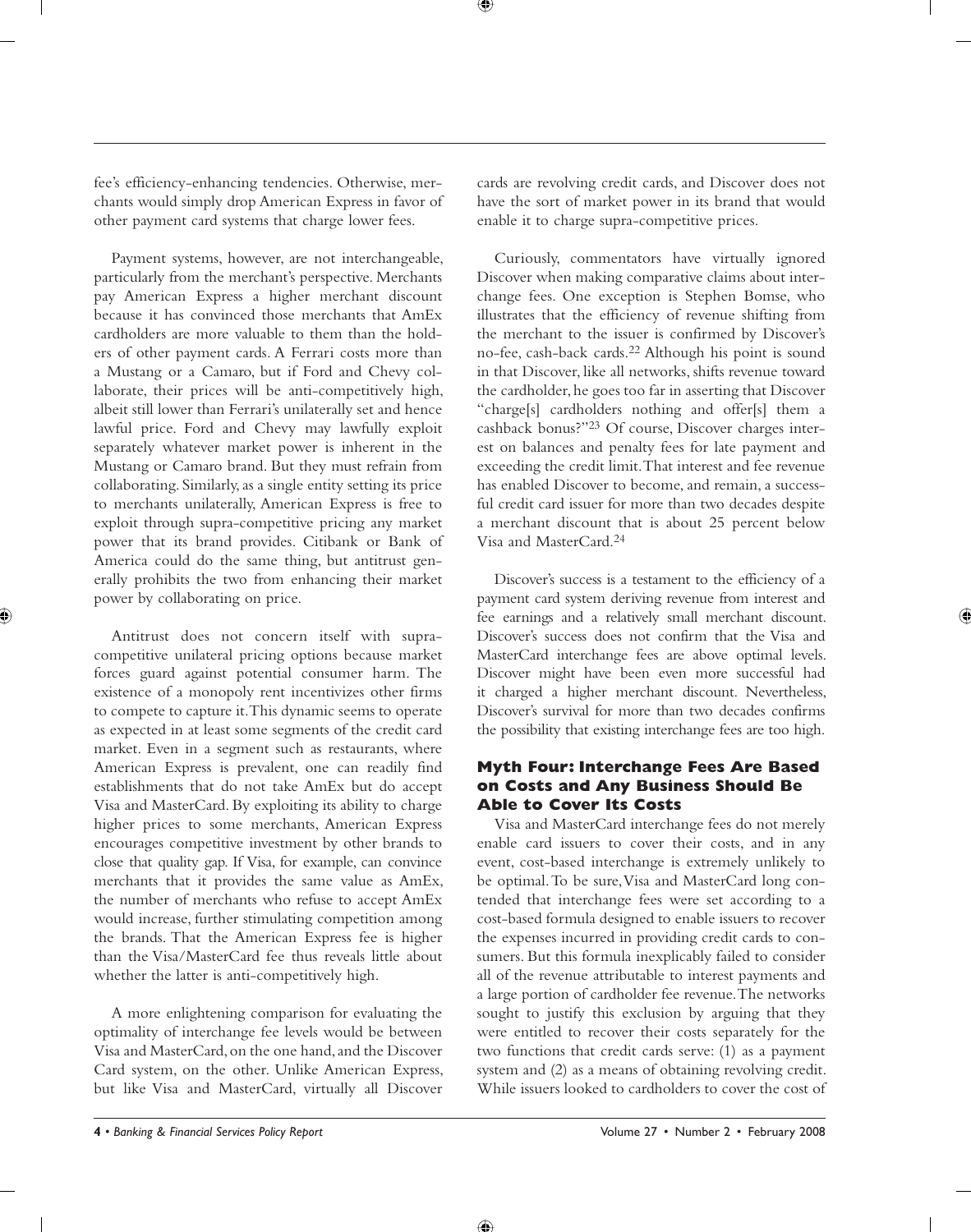♥

the credit function, they claimed an entitlement to revenue from the merchants sufficient to ensure that they could cover the costs of the payment system function because, they believed, consumers would not pay issuers enough to use cards simply to transact.<sup>25</sup>

Consumers, of course, have shown that they are willing to pay dearly for revolving credit, and without a credit card payment system, the issuers' consumerlending business would be impacted in a significant and negative way. Issuers would thus use cardholder fee and interest revenue as needed to ensure an efficient payment system, so long as they were earning sufficient profits overall to support their investment in the card business. In the United States, card issuing banks earn approximately 85 percent of their card-related revenue from interest payments (70 percent) and cardholder fees (15 percent). 26 The Visa and MasterCard so-called *costbased* calculations are thus artificial constructs that try to mimic a payment card system that did not include a credit component. The formulas convey virtually nothing about the true relationship of interchange fees and overall issuer costs and revenue. Although more accounting information would be needed to draw a firm conclusion, issuers do not appear to need interchange fees, at least at current levels, to cover their costs. And even if they do, current costs may simply be wasteful efforts to compete for greater monopoly profits. 27

In any event, regulating interchange fees by tying them to costs would almost certainly be a bad idea. Systems attempting to regulate price based on costs have historically been plagued with practical problems even in industries in which theory predicts that optimal prices should be set based on cost. The history of cost regulation is fraught with serious practical problems in large part because costs are too manipulable to serve as an objective means to regulate price. 28 In short, a firm has little incentive to cut expenses if its revenue is tied directly to its costs. There is little new to say about why regulatory schemes to set price based on costs have in practice worked so poorly. And given the lack of an established regulatory structure for credit card systems, one should not expect the practical problems with cost regulation to be any less in credit card markets.

More importantly with respect to interchange fees, an optimal price in the two-sided credit card market stands almost no chance of tracking costs even at the

theoretical level. Generally, economic theory predicts that optimal prices will be a function of costs. In a two-sided market, however, economists have shown that, except by happenstance, the optimal interchange fee will be neither zero nor determinable by any strictly cost-based measure. 29 In credit card markets, services are sold to both cardholders and merchants and each side affects the other. Optimizing output requires issuers and acquirers to set prices in a way that will provide proper incentives for card use and acceptance. Balancing costs would achieve this result only if the elasticity of demand on both sides were equal, and setting the fee to zero would maximize output only if both costs and demand were equal.<sup>30</sup> Because neither is likely to be true, one should not expect either a cost-based or zero interchange fee. As a result, even if one could overcome the practical problems that have plagued virtually every prior cost-based regulatory scheme, the interchange fee flowing from any formula that looked exclusively to costs would likely be far from optimal.

#### **Myth Five: As a Matter of Economics, Card Systems Have Incentives to Set Interchange at Optimal Levels as Long as Issuers Continue to Compete Intensely for Cardholders**

Commentators have made two sorts of economic arguments attempting to justify collectively set interchange fees. The first rests on the general economic assumption that competition drives price to marginal cost plus normal profit. The second relies on the more sophisticated economics of two-sided markets. Neither compels the conclusion that card issuers have no incentive to charge merchants interchange fees that are anti-competitively high.

Advocates of the first approach contend that card issuing is so competitive that interchange revenue must be quickly competed away in the form of lower cardholder prices and higher rebates.<sup>31</sup> We only need to look in our mailbox to see evidence of this competition. As I was writing this piece, I received two offers on the same day that would provide me with more than \$40,000 for balance transfers or cash advances at less than 3 percent interest, all fees included, for more than a year. Because issuers know that they will compete away any interchange fee revenue, this argument runs, card systems have appropriate incentives to keep interchange fees at optimal levels to maximize merchant

Æ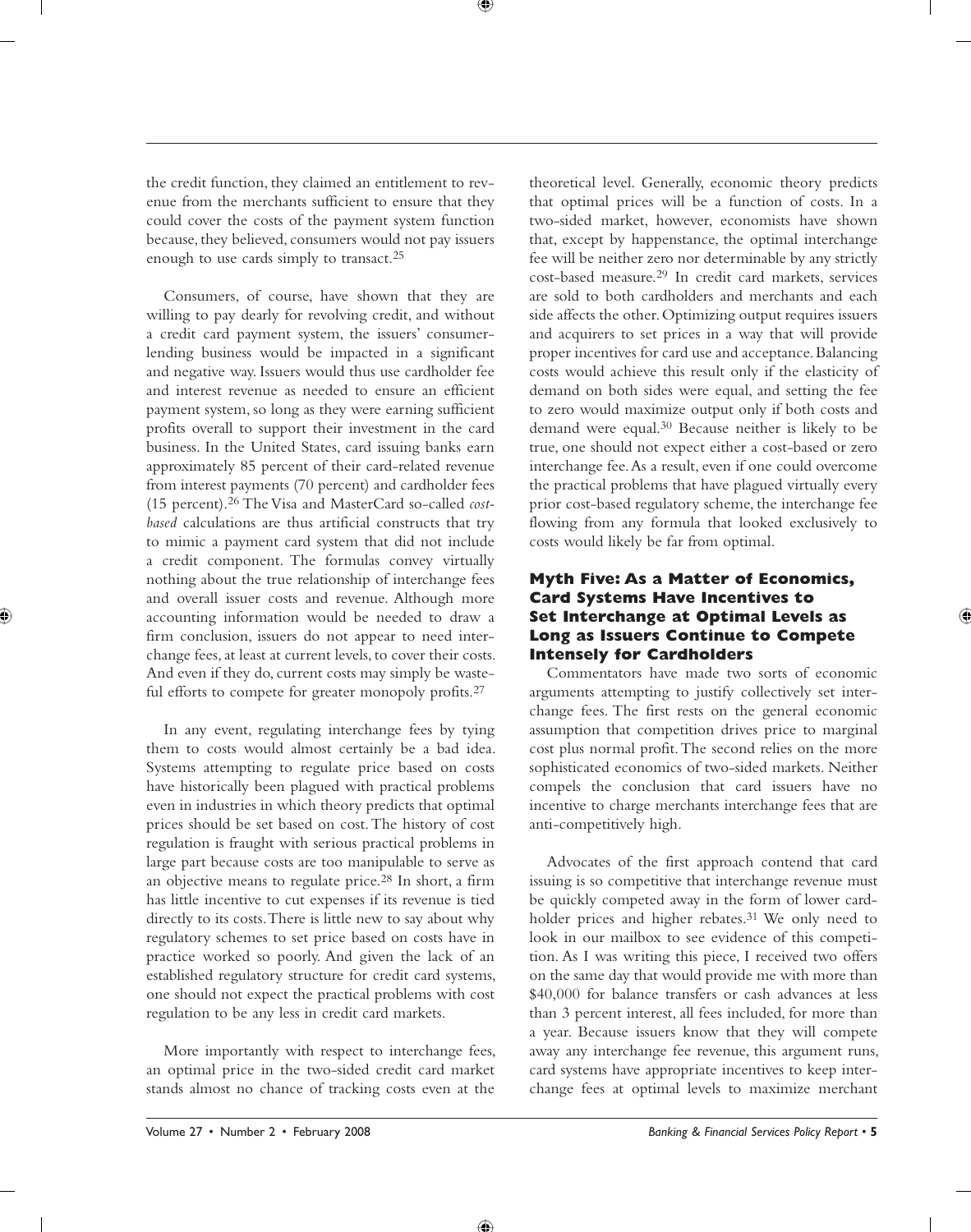acceptance. 32 They will increase their fees only to the extent that higher fees would enhance the efficiency of the system. For example, if consumers required greater incentives to use cards at optimal levels and merchants would continue accepting them, card systems would increase interchange fees. They would not earn supracompetitive profits because they would compete away the increased revenue. But they would optimize system volume.

This version of the economic argument is flawed. Although layman and lawyers not versed in economics tend to see credit card solicitations and low rate introductory offers as evidence that the issuing market approaches perfect competition, economists recognize that issuers would not expend so many resources trying to attract cardholders if they were not earning substantial profits. Card issuing may be profitable for those banks that solicit heavily because of the differences among issuing banks. Larger issuers may be more efficient than smaller ones because of economies of scale. Moreover, Visa and MasterCard have cut special deals with many of the larger issuers, reducing their fees to levels below those of smaller issuers. 33 These factors may enable the large issuers to use interchange revenue to steal customers from smaller, less efficient issuers while still retaining substantial profits.

Although the large Visa and MasterCard issuers surely compete with each other as well as American Express and Discover, they might nonetheless be able to retain supra-competitive profits because of their ability to differentiate themselves through marketing, customer service, and rewards programs and thereby garner a measure of market power.<sup>34</sup> Excessive interchange may thus enable issuers to potentially retain supracompetitive profit from collectively-set interchange fees at the expense of merchants in competitive industries without the ability to retain excess profit.

The second, more sophisticated, economic argument contends that because credit card markets are two-sided, that is, they involve two separate customer sources whose use of the service directly affects each other, efficient pricing may require charging significantly above marginal cost to customers on one side of the market and significantly below marginal cost on the other in order to achieve efficient output levels. Just as newspapers efficiently charge readers much less

than the marginal cost of producing and delivering the paper, a credit card system may efficiently provide cards to cardholders below marginal cost. If this is true, interchange fees may enable a payment system to attract sufficient cardholders to optimize output in the same way that advertising revenue enables newspapers to attract sufficient readership. Decreasing interchange fees and cardholder benefits to the point that consumers reduced card usage would not only reduce revenue from the transactional interchange fees that those merchants would have paid but also the loss of that volume may make cards less valuable to merchants causing them to leave the system and thereby further reduce card system revenue. In the extreme, as leading interchange fee economists David Evans and Richard Schmalensee point out, "the product [in a two-sided market] may not exist at all if the business does not get the price structure right."35

The economics of two-sided markets, however, can show only that the shifting of revenue from merchants to card issuers that is enabled by collectively set interchange fees *may* be efficient. 36 The possibility that card systems may use revenue-shifting to exploit market power remains. For example, the most recent economic models have shown that, if merchant demand elasticity is very low relative to cardholder demand elasticity, issuing banks with market power might profitably retain interchange fees as profit without significantly affecting merchant acceptance.<sup>37</sup> In the end, the economics does not answer the antitrust question, it merely channels the ways in which the law should seek to identify anticompetitive abuses.

An economically sophisticated court evaluating interchange flowing from merchants to issuers should therefore ask whether cardholder elasticity of demand is higher than merchant elasticity of demand, that is, would cardholder usage vary more with changes in the price of payment cards than merchant acceptance would vary with changes in the merchant discount. Demand elasticities can be difficult to measure. One can easily observe, however, that all existing payment card systems with a credit component, regardless of market share, charge a merchant discount higher than that necessary to support the acquiring side of the business. One can identify the revenue necessary to support acquiring by looking to the non-interchange fee portion of the Visa and MasterCard merchant discounts. This amount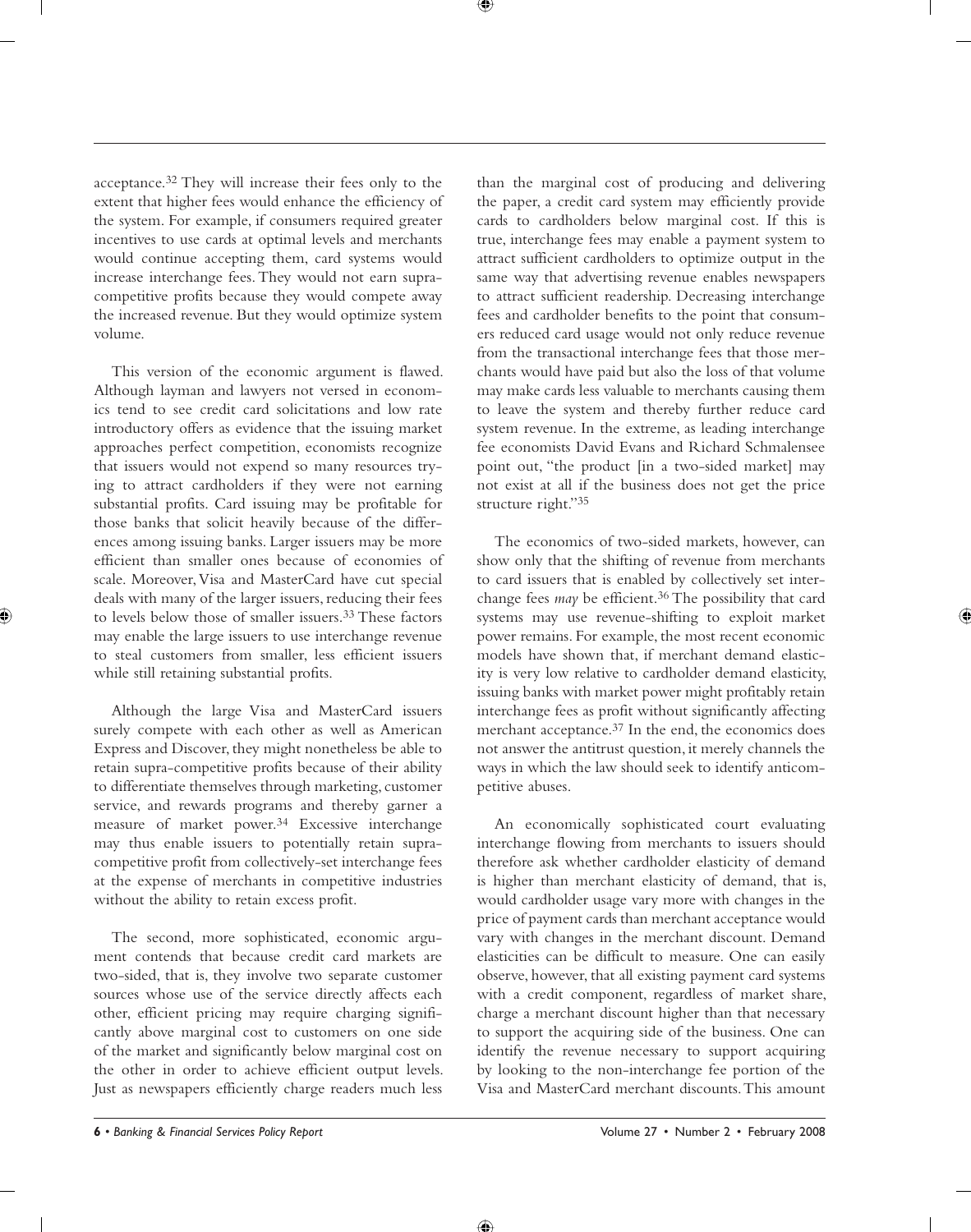♥

is probably no more than .5 percent of the transaction amount. Given the generally accepted view that acquiring services are competitively priced, that American Express, Diners Club, and Discover all charge merchant discounts significantly above the .5 percent level indicates that they too shift revenue from the merchant to the issuing side. Moreover, increases in interchange fees have apparently had little affect on merchant acceptance, while card pricing decisions appear to affect cardholder usage dramatically. The direction of interchange fee payments therefore appears to be consistent with an efficient and competitive market.

The legitimacy of some interchange fee that shifts revenue from merchants to cardholders does not exclude the possibility that current interchange fees are set at inefficiently high levels. Interchange fees have increased significantly since the mid-1990s, while fraud costs have declined and interest rates have been at historical lows, limiting credit losses. All the while, issuer revenue has grown through increased transaction volume and receivables. All things being equal, lower costs and higher revenue on the issuer side should lead to lower interchange fees. 38

Economic analysis does indicate that the need to stimulate card use through more risky extensions of credit and rewards programs could theoretically be efficient even in the face of declining issuer costs. To explain the increase in interchange fees beginning in the 1990s, however, one would need to identify some change in market conditions that created the need to shift an even higher percentage of revenue from merchants to issuers than had been shifted before.

All of the apparent changes, however, seem to point in the opposite direction. Assuming that the interchange fee was set at an efficient level at the beginning of the 1990s, there appears to be no efficiency enhancing change in the market that would justify the fee increases that have occurred over the past twelve years.

By contrast, there are reasons to believe that the increases in interchange fees arose as a result of the increasing level of market power that the largest card issuers obtained over merchants. Although Visa and MasterCard have dominated payment card volume since the 1970s, prior to the 1990s, the ability of the banks that control the systems to collectively harm

consumer welfare was quite limited. Within the payment card systems, individual banks set virtually all of their own fees and competed with each other. Although the interchange fee was set collectively, the associations were open to any bank or other federally insured financial institution. Any potential for issuer market power would have been expected to spur entry or expansion by existing members, eroding supra-competitive profits and thus lessening any incentive for the banks to use their collective power over the interchange fee for anticompetitive purposes. In fact, in the late 1980s, large corporations whose main business did not involve banking did enter the payment card market on a large scale, most notably AT&T, General Motors, and General Electric.

Over the last decade, however, the largest card issuers have consolidated, increasing their dominance of the systems. Two decades ago, the 10 largest Visa and MasterCard issuers barely accounted for 40 percent of cards issued. 39 By contrast, today, the top five card issuers now control more than 80 percent of card transaction volume. 40 Executives from these large issuers, through their (1) representatives on the boards of directors of Visa and MasterCard and (2) general influence given their importance to the systems have effectively dictated the interchange fee. The associations have recently changed their corporate structures and are no longer controlled exclusively by banks. So long as the associations are operated to serve the interests of their member banks, however, the incentives governing interchange fee setting are unlikely to change. And because the few big issuers operate at a scale much larger, and have lower system costs, than the thousands of other issuers in the system, they likely have significantly more favorable cost structures that enable them to exploit excess interchange fee revenue in ways that smaller issuers cannot.

A second change has arisen on the card acceptance side of the market. Today, virtually all retail establishments accept credit cards, and many accept brands with relatively few cardholders. Most cardholders carry multiple cards from different systems and use their cards for constantly growing percentages of their purchases. As a result, banks have acquired a significant degree of market power vis-à-vis merchants. The point is not just that card transaction volume has increased as a percentage of all means of payment, but also that consumers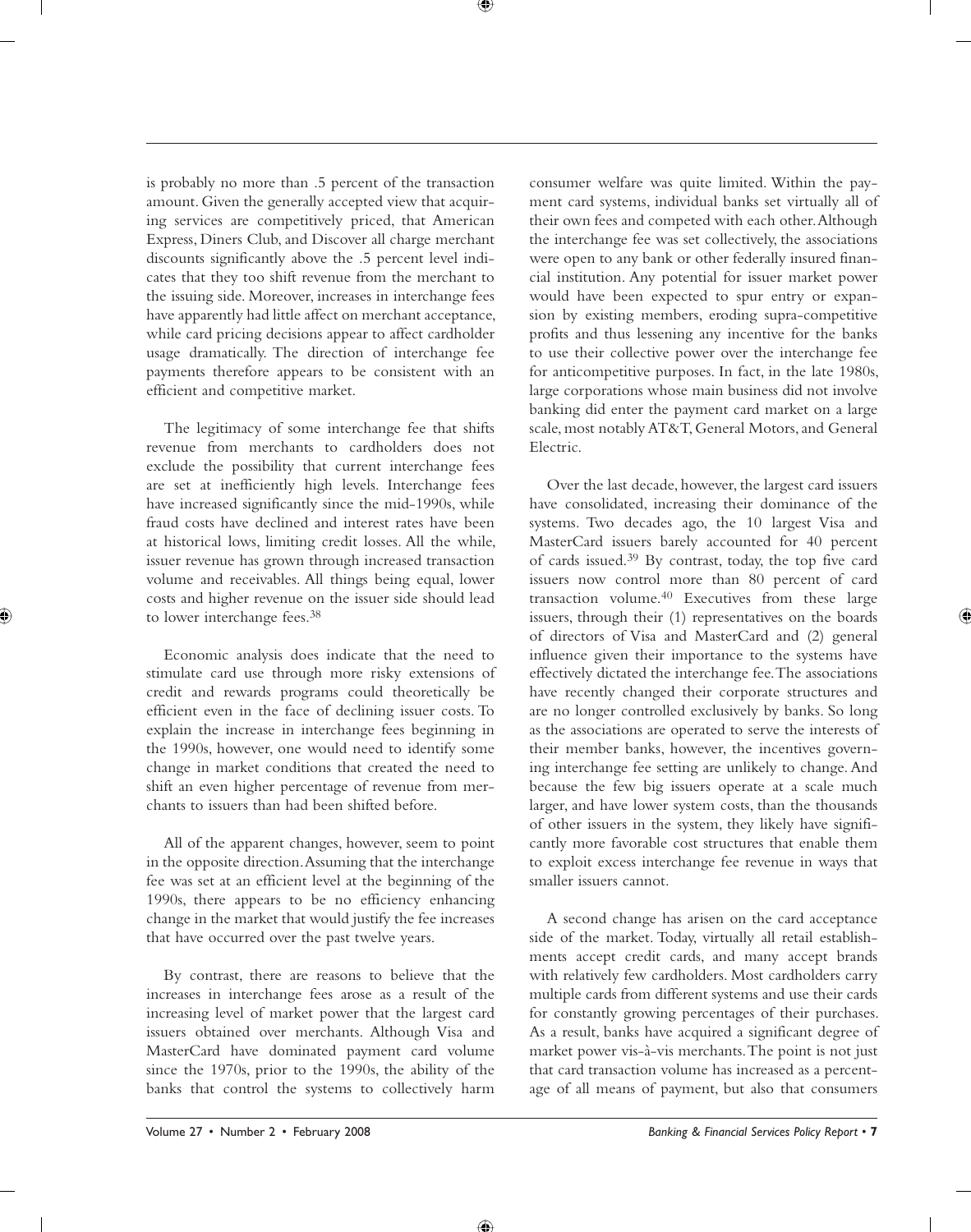have come to expect ubiquity in card acceptance. Any merchant that decided to stop accepting Visa and/or MasterCard payment cards would likely face consumer backlash. 41

Without the interchange fee, banks would have no way to exploit this power over merchants. Acquirers compete quite vigorously and their recent willingness to narrow their own margins in pursuit of volume suggests that they would quickly reduce merchant fees dramatically if interchange fees were abandoned. The largest card issuing banks may have more ability to control the means of competition with respect to cardholders because there are only a few large issuers. A critical empirical question is whether these large issuers have the ability to differentiate their products sufficiently to allow them to retain supra-competitive profits. The available information appears mixed. On the one hand, the issuers' ability to raise price is limited because consumers have grown accustomed to cards without annual or transaction-based fees and would likely respond to an increase in these fees by switching issuers. On the other hand, issuers have increased other less apparent fees, including late payment and over-the-credit-limit fees, and interest costs are often complex and hidden in ways that are hard for typical consumers to understand. For example, *no-interest* introductory periods for balance transfers and cash advances often require the payment of a fee, and payments are deducted from the *no-interest* balance first, meaning any charges made on the card will accrue interest unless the cardholder immediately pays off the balance transfer.

If merchants prove that interchange fees have been increased to benefit the issuing banks, they can likely demonstrate consumer harm. Economic analysis predicts that interchange fees will be set too high if banks pass on less interchange revenue to cardholders than they receive. The available evidence suggests that this is the case.

#### **Myth Six: If There Is a Problem with Interchange Fees, the Simplest Solution Is to Permit Merchants to Surcharge Credit Card Transactions**

Some commentators and regulators in other countries contend that surcharging card transactions would be a simple way to counteract, at least to some degree, any anticompetitive problems with interchange fees.<sup>42</sup> Although cash discounts are now permissible, most

merchants charge uniform prices. Surcharging, however, may be a more powerful weapon because consumers respond more vigorously to an extra charge than to a discount. Australia and some European countries have thus overturned the card system rules against surcharging. 43

This approach is facially attractive because it would be easy to implement, and by surcharging merchants would place the costs of card acceptance on the party generating the cost—the cardholder. If merchants were free to charge extra for using a particular card, the argument goes, then cardholders would internalize the interchange fees that their use of the card imposes on merchants and make card usage decisions accordingly. The card issuers would then risk losing transaction volume if cardholders switched to a different issuer or a different method of payment as a result of the surcharge, and issuers would thus have an incentive not to raise interchange fees above optimal levels.

This reasoning is suspect because two assumptions underlying it are controversial at best and probably false. The first is that the cardholder causes the merchant to incur the interchange fee, that the cardholder is, in a sense, at fault, and therefore in fairness the cardholder should bear this cost. But that is not uncontroversially true. As Ronald Coase demonstrated, in any two-party interaction imposing costs there is no natural cause because the cost would not result without the participation of both parties. 44 Either one or neither can be seen as causing the harm.

One can, of course, push the Coasian insight too far. The fist is indeed at fault, not the nose or jaw, in most face-punching scenarios. But Coase's causal insight is fully applicable to credit card transactions. Just as the charge would not accrue to the merchant if the cardholder did not use the card, the charge would not accrue if the merchant did not accept credit cards. The merchant accepts the card because it believes that card acceptance will expand its business. In that sense, the merchant is generating the cost to the same extent as the cardholder and in fairness should bear that cost as it does all of its other costs of doing business.

The second controversial assumption underlying the argument in favor of surcharging is that economically consumers should internalize the costs that they impose on a merchant. In a two-sided market like credit cards,

 4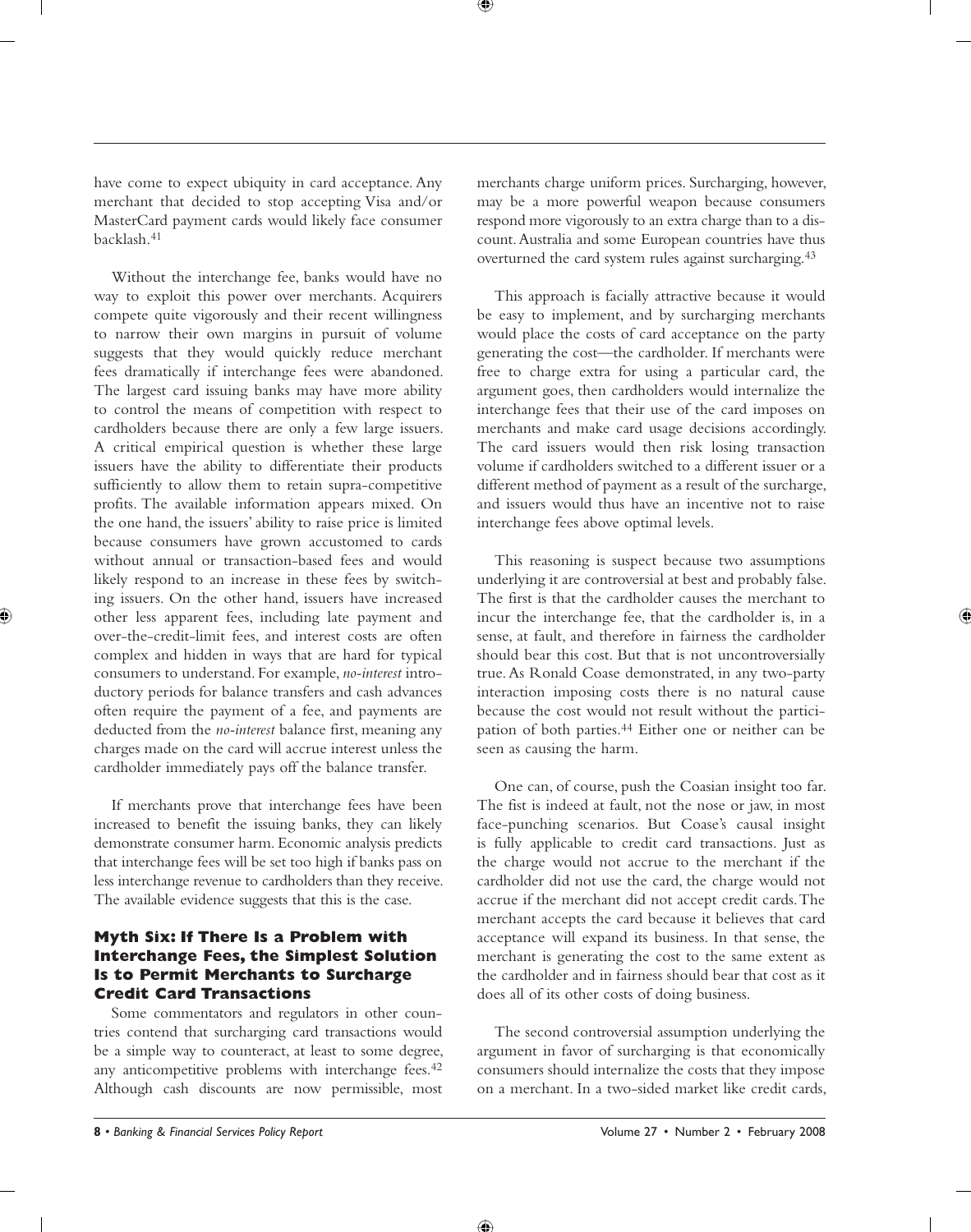however, a seller maximizes output by discriminating between the two sets of customers based on costs and elasticities of demand. Forcing each customer to cover the marginal cost of the service that it receives could have ruinous results. Imagine, for example, that newspaper readers were required to cover the full cost of producing and delivering the paper. Readership would drop, advertisers would abandon print advertising, and newspapers as we know them might cease to exist.

Although the result in credit card markets might not be as extreme, the principle is the same. If merchants added a surcharge to card transactions, they would impose a cost on cardholders that would counteract the benefits that issuers provide to cardholders from interchange fee income. Surcharging would thus hinder issuers attempting to stimulate card use in circumstances where greater volume is needed to optimize the efficiency of the system. As economists Marius Schwartz and Daniel Vincent explain, a rule prohibiting surcharging alters the payment card system's "preferred structure of charges between merchants and cardholders. If merchant surcharges to consumers were unrestricted, only the [payment card system's] aggregate share would matter, its division between cardholders and merchants would be irrelevant." When surcharging is constrained, however, the payment card system can concentrate "its charges on merchants" and provide rebates to cardholders to induce card use. 45

To better understand the problem with surcharging, consider a night club that offers free admission to women but charges men a cover charge. The club presumably adopts this policy to create an optimal mix of men and women in the club. If bartenders surcharged all drinks consumed by women to recover the amount of the foregone cover charge and women pay for their own drinks, the intended benefit of waiving the cover charge would be undone. Women who are unwilling to pay to get in would be unwilling to frequent the bar despite the free admission once they realized that the club would simply recapture revenue from them in another way.

More specific economic analysis suggests that nosurcharge rules under conditions that resemble those in credit card markets today may benefit consumers. Schwartz and Vincent undertook a rigorous analysis of the effects of surcharging on the quantities of purchases, assuming that merchants will accept and certain

consumers will use cards irrespective of surcharging. They concluded that, in a market where card-issuing banks compete vigorously by offering rebates to card users, a rule prohibiting surcharges increases consumer welfare, though potentially at the expense of merchants. 46

Some have suggested that the affect of a no-surcharge rule extends beyond merchants to non-credit card customers who pay what amounts to a tax in order to support customers using credit cards.<sup>47</sup> Even assuming that shifting revenue from merchants to issuers expands payment card system output and benefits cardholders, one can reasonably question whether consumers as a whole benefit when non-card users are forced to pay a portion of card costs. Moreover, even if prohibiting surcharges increased some utilitarian measure of total wealth, one might reasonably question whether such a system is fair on egalitarian grounds if the losers are disproportionately low income and minority consumers. 48

This sad scenario, however, is riddled with problematic assumptions. First among them is that merchants in fact raise prices to non-card consumers because of their card acceptance costs. They might not. If credit card acceptance lowers merchant per-transactions costs, card acceptance could lead merchants in a competitive market to lower prices, benefiting cash as well as credit card customers. To know the direction of any subsidy among groups of consumers using different means of payment, one would need to know the relative cost of each form of payment. No form of payment is costless. For example, a merchant bears significant costs in accepting cash as a payment option, ranging from the costs of obtaining change and the time it takes to give it to the costs of counting the cash, making deposits, and insuring against the risk of theft. These costs do not directly benefit credit card customers, yet all consumers must contribute to the merchant's ability to cover its costs of accepting cash. Although credit cards appear to impose higher per-transaction out-of-pocket costs on merchants, the total cost of each form of payment for merchants in different business settings remains a controversial subject with no definitive answers. 49

Even if one were certain that credit card acceptance increased a merchant's per-transaction costs, the prices that merchants charge might nonetheless be lower than they would be if the merchant did not accept cards. This outcome could occur if credit card use provides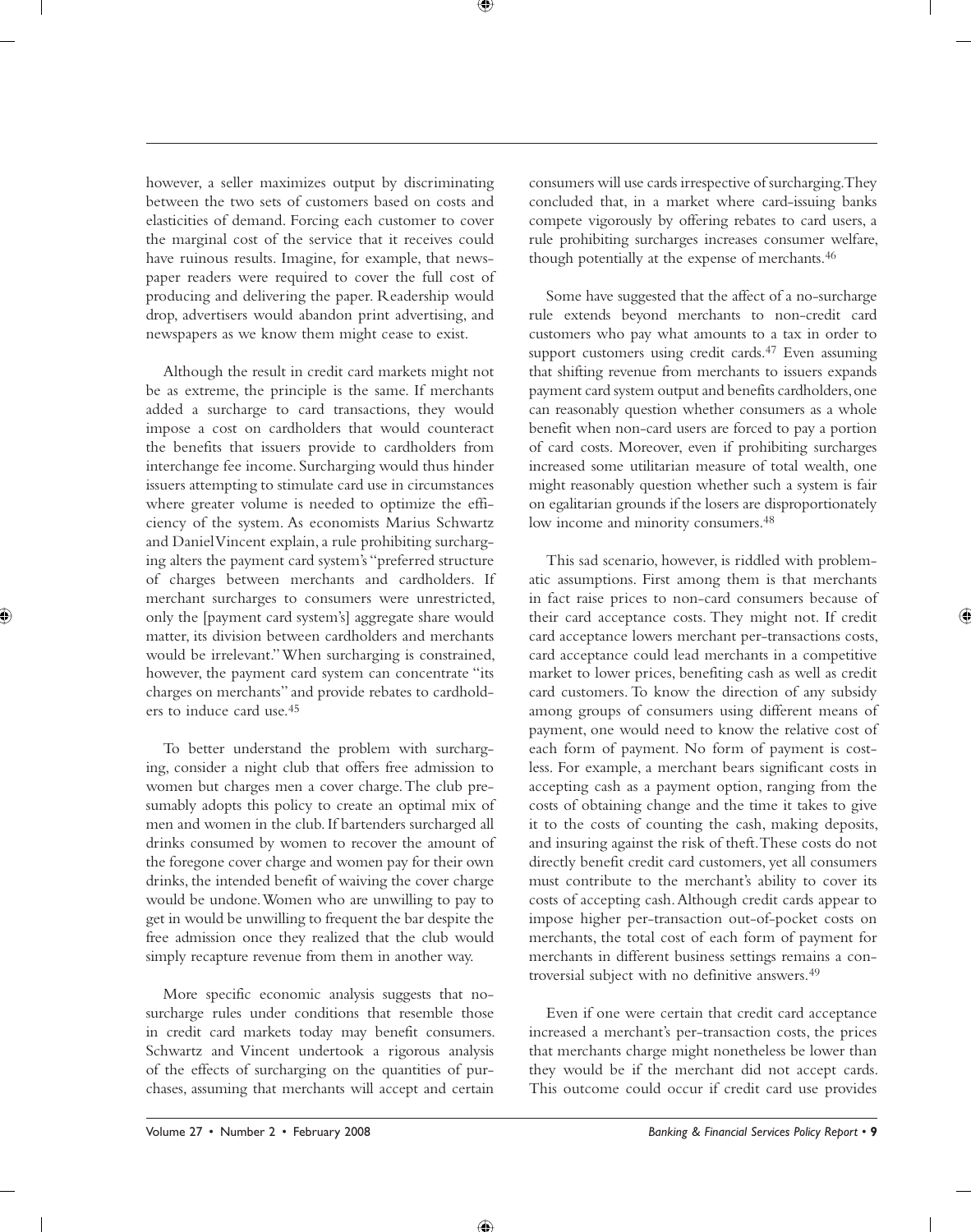customers with additional purchasing power or simply encourages them to spend more, enabling merchants to sell more goods and thus reduce overall prices. In addition, card use speeds up checkout lines, directly benefitting both card users and non-card users, through shorter wait times, and indirectly to the extent that faster throughput enables merchants to lower prices compared to what they would have been if the merchant did not accept cards at all. To be sure, these latter benefits could be obtained with pin-based debit cards that impose lower costs on merchants once the technology for acceptance is installed. But many customers will not use debit cards to the extent that they use credit cards because they (1) need, or prefer, the float period or revolving credit offered by credit cards; (2) value the security of maintaining their level of cash on hand in case an emergency expense arises for which they cannot use a credit card; and (3) fear that fraudulent use of their debit card would have more severe consequences than credit card fraud. With respect to this last factor, the most significant difference is that debit fraud can empty the cardholder's checking account, leaving her without access to her money for some indeterminable period of time. By contrast, credit card fraud does not raise that concern because a credit card issuer has no direct access to the cardholder's deposit accounts.

Even if merchants accept cards only for strategic reasons—that is because they believe that they must do so to avoid losing customers to competitive merchants one still cannot be certain that accepting cards leads merchants to increase prices compared to what they would be if the merchant did not accept cards. To be sure, if a merchant accepts cards for strategic reasons, it may pay more to accept the card than the per-transaction benefit. But if failing to accept cards caused the merchant to lose significant sales volume, which of course is the fear that would lead the merchant to accept cards for strategic reasons, then a merchant who did not accept cards might have to charge more per unit of a good to cover its fixed costs as a result of the lower volume caused by its failure to accept cards. In sum, unless one were certain that accepting cards leads the merchant to charge more than it otherwise would, the direction of any *tax* is uncertain.

Moreover, even if payment card acceptance does lead a merchant to raise prices relative to what it would have charged if the merchant did not accept cards, merchant

fees still would not necessarily constitute an unreasonable tax on non-card customers. To make that claim compelling, one would need to demonstrate that interchange fees are somehow different from all other merchantprovided amenities that benefit a particular sub-group of consumers but the costs of which are spread among all consumers. For example, when a merchant offers shopping carts that only certain customers use, the merchant bears the costs of purchasing and maintaining them as well as hiring laborers to gather them from the parking lot. Like credit card fees, these costs are blended into the cost of the merchant's goods and are thus born in part by shoppers who never use carts. One could thus argue that, because of uniform pricing, every sub-group of customer effectively imposes a portion of the merchant's cost of doing business on other groups of customers who do not benefit from that particular merchant expenditure. At its limit, one might argue that, because small purchases generally impose a greater cost on merchants than large ones, the wealthy who tend to make larger purchases effectively subsidize poorer consumers who make smaller purchases. The pervasiveness of the practice of ignoring these differences and blending costs counsels against the conclusion that it is generally unreasonable, and one suggesting that credit card fees should be treated differently bears the burden of explaining why they are different.

One commentator has suggested that excessive credit card fees are different because consumers can choose whether to use virtually all merchant-provided amenities, but consumers without a credit card cannot choose to use one if no bank will issue a card to them. 50 This attempt to distinguish card payments from other merchant provided amenities likely overreaches the mark. First, in many, perhaps most, cases consumers who do not use credit cards could use them but choose not to for a host of reasons, including philosophical objections, budget planning, avoiding interest, masking a record of the purchase, and whim. In these cases, then, credit card acceptance is no different from other merchant-provided amenities.

Second, although there is evidence that card use correlates with factors such as race and income,<sup>51</sup> this evidence does not show the percentage of all noncard-users in these groups who could not get a credit card. The problem for these groups may be a lack of information about the availability of credit cards or a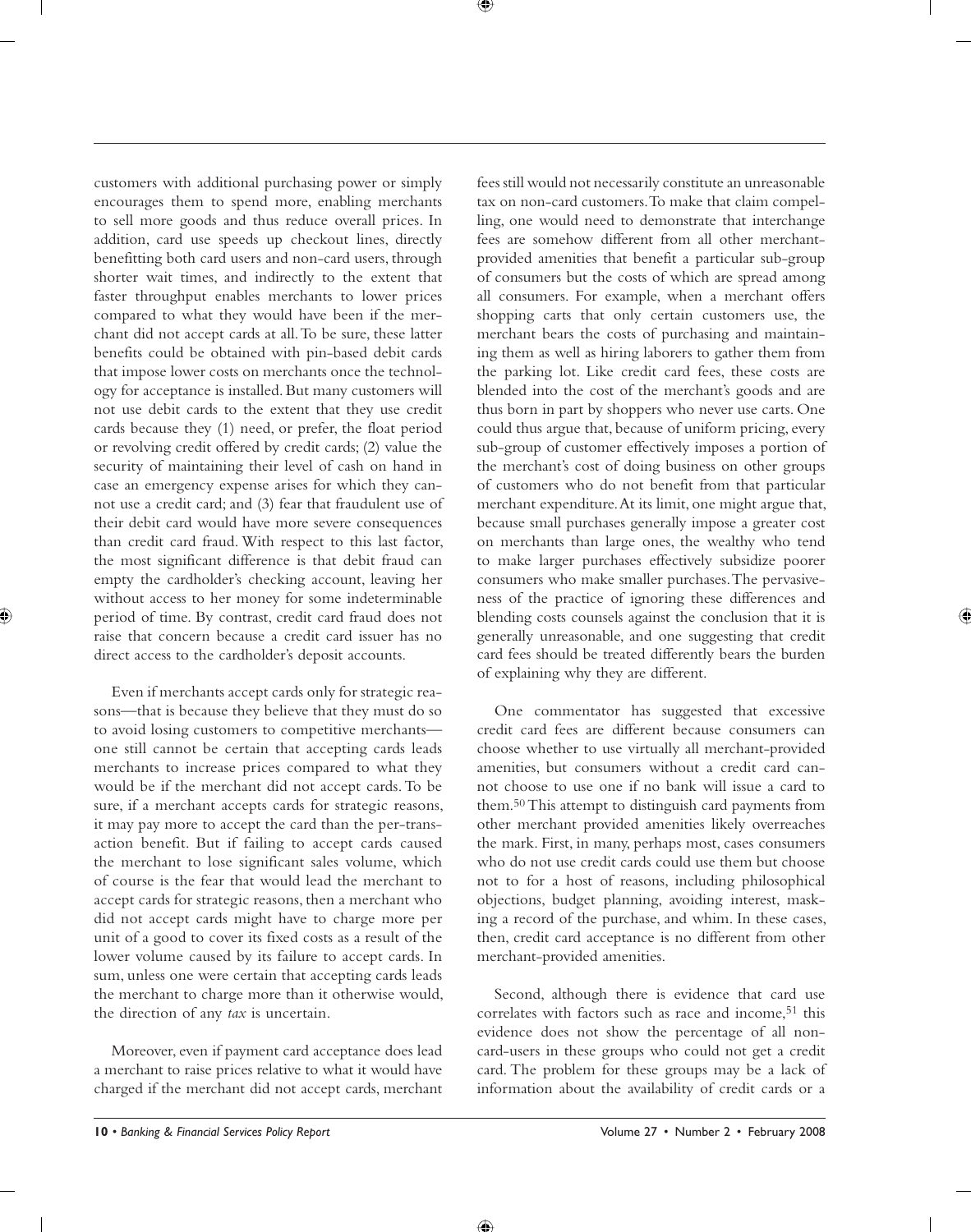fear of using them. Educating non- and under-banked consumers about banking services could enable more low-income consumers to obtain the advantages of credit card use.

 $^\circledast$ 

Third, the argument that some consumers have no choice in the matter begs the question as to what counts as a choice. Some of those who are unable to use credit cards are in that position not because of some immutable trait but simply because their prior choices with respect to credit have led them to max out their available limits and indicate that they cannot be trusted with additional credit. The particular choice at the moment of a purchase decision has no special claim to be privileged over earlier choices that may account for the individual's current inability to use a credit card.

Of course, there are some who through no fault of their own cannot choose to use a credit card—the children of extremely poor credit risks, for example. With respect to this group, however, credit card fees are not unique. Some consumers in the unable-to-get-a-creditcard category cannot benefit from other merchant provided amenities for essentially the same reasons. Parking, for example, is a significant and costly benefit that cannot be enjoyed by those without cars. The carless, like those without credit cards, come disproportionately from low income and minority groups.

In the end, it is quite difficult to make the case that surcharging must be permitted to right a social wrong inflicted on those who use other means of payment. And given the economics of two-sided markets, permitting surcharging is far from a riskless way to combat the anticompetitive effects of interchange fees.

#### **Conclusion**

The social welfare effects of credit card interchange fees are complex. There is no simple metric that can justify or condemn them. Rather, economic understanding must be brought to bear upon rigorous fact finding to determine whether government should in some fashion intervene in the interchange fee-setting process.

#### **Notes**

1. Adam J. Levitin, "Payment Wars: The Merchant-bank Struggle for Control of Payment Systems," 12 *Stan J. L. Bus. & Fin.* 425, 427 (2007).

- 2. In re Payment Card Interchange Fee and Merchant Discount Antitrust Litigation, 398 F. Supp. 2d 1356 (Jud. Pan. Multi. Lit. 2005) (consolidating cases for pre-trial discovery).
- 3. John Godfrey Saxe, "The Blindmen and the Elephant," *http:// en.wikisource.org/wiki/The\_Blindmen\_and\_the\_Elephant* (last checked 3/11/2008).
- 4. *See generally,* Steven Semeraro, "Credit Card Interchange Fees: Three Decades of Antitrust Uncertainty," 14 *Geo. Mason L. Rev.* 941 (2007).
- 5. David S. Evans & Richard Schmalensee, Paying with Plastic: The Digital Revolution in Buying and Borrowing 153 (2d ed. 2005); Timothy J. Muris, "Payment Card Regulation and the (Mis) Application of the Economics of Two-Sided Markets," 2005 *Colum. Bus. L. Rev.* 515, 532; Richard A. Epstein, "The Regulation of Interchange Fees: Australian Fine-Tuning Gone Awry," 2005 *Colum. Bus. L. Rev.* 551, 585; William F. Baxter, "Bank Interchange of Transactional Paper: Legal and Economic Perspectives," 26 *J.L. & Econ.* 541, 574-582 (1983).
- 6. Evans & Schmalensee, *supra* n.5, at 3 (between 1986 and 2000, percentage of consumer expenditures in the US on payment cards grew from 3 percent to 25 percent); *id*. at 233 (noting exponential transaction volume increases from the early 1970s through the 1990s); *id.* at 215 (noting that less than 20 percent of credit cards are issued to consumers with whom the bank has a pre-existing relationship).
- 7. Although merchant discount rates fell from about 2.7 percent to 2.0 percent from 1982 through 1994, Evans & Schmalensee, *supra* n.5, at 126, by 2001 they had risen to 2.3 percent *id.* and have continued to rise. James M. Lyon, "The Interchange Fee debate: Issues and Economics," The Region, *http://www.minneapolisfed.org/pubs/region/06-06/interchange.cfm* (Jan. 19, 2006).
- 8. Evans & Schmalensee, *supra* n.5, at 235; European Commission, Competition DG, Financial Services (Banking and Insurance) Interim Report I Payment Cards: Sector Inquiry under Article 17 Regulation 1/2003 on retail banking 56 (Apr. 12, 2006).
- 9. Broadcast Music Inc. v. Columbia Broad. Sys. Inc. (BMI), 441 U.S. 1 (1979).
- 10. Nabanco v. Visa U.S.A., 779 F.2d 592 (11th Cir. 1986), *affirming,* 596 F. Supp. 1231, 1251-1254 (S.D. Fla. 1984); *see* Reyn's Pasta Bell, LLC v. Visa U.S.A., 259 F. Supp. 2d 992, 1000 (N.D. Cal. 2003) (similarly rejecting *per se* treatment); *see also* Worthen Bank & Trust Co. v. National BankAmericard Inc., 485 F.2d 119 (8th Cir. 1973) (holding that card system by-law prohibiting members of one system from joining another could not be determined to be a *per se* illegal group boycott on summary judgment and requiring a full trial at which rule-of-reason analysis could be appropriate).
- 11. Nabanco, 596 F. Supp. at 1254-1255.
- 12. *Id.* at 1257, 1259.
- 13. *Id.* at 1252, 1257-1258.
- 14. United States v. Visa U.S.A., 163 F. Supp. 2d 322, 335, 340-341 (S.D.N.Y. 2001), *aff'd,* 344 F.3d 229, 238-240 (2d Cir. 2003).
- 15. *Id.* at 340.
- 16. *Id.* at 399-400.